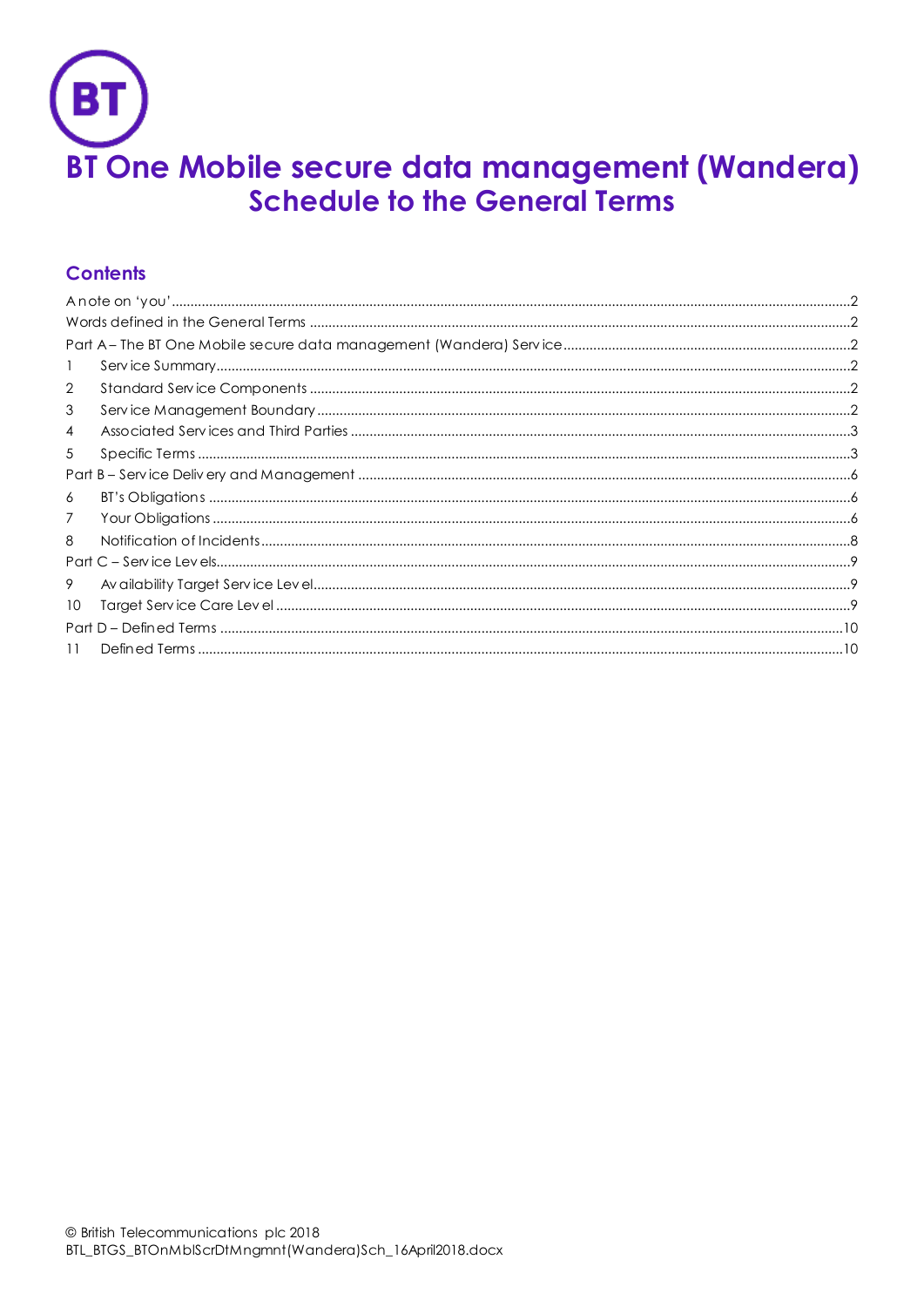

## <span id="page-1-0"></span>**A note on 'you'**

'You' and 'your' mean the Customer.

#### <span id="page-1-1"></span>**Words defined in the General Terms**

Words that are capitalised but hav e not been defined in this Schedule hav e the meanings giv en to them in the General Terms.

## <span id="page-1-2"></span>**Part A – The BT One Mobile secure data management (Wandera) Service**

#### <span id="page-1-3"></span>**1 Service Summary**

BT will prov ide you with a mobile data security and management Serv ice Software to control your mobile data usage, protect your business information and secure Users' Dev ices from Internet threats, comprising the Standard Serv ice Components up to the point of the Serv ice Management Boundary as set out in Paragraph [4](#page-2-0) ("**BT One Mobile secure data management (Wandera) Service**").

## <span id="page-1-4"></span>**2 Standard Service Components**

BT will prov ide you with all the following standard serv ice components ("**Standard Service Components**") in accordance with the details as set out in any applicable Order:

- 2.1 Serv ice Software: BT will prov ide you with access to the Serv ice Software for the number of Dev ices that you purchase licences for as set out in any applicable Order. When placing an Order for the Serv ice Software, you may choose from the following three licensing options (each a "**Licensing Option**"):
	- 2.1.1 Data Visibility: this licensing option will giv e you access to the Data Visibility functionality and customer support in accordance with Paragrap[h 2.3.2\(a\)](#page-1-6) below;
	- 2.1.2 Data Management: this licensing option will give you access to the Data Visibility, Data Cost Management and Compliance functionalities and customer support in accordance with Paragraph [2.3.2\(b\)](#page-1-7) below; or
	- 2.1.3 Enterprise: this licensing option will give you access to the Data Visibility, Data Cost Management, Compliance and Threat Defence functionalities as well as tools designed for enterprise customers such as EMM Connect, customizable data retention and customer support in accordance with Paragraph [2.3.2\(b\)](#page-1-7) below.
- <span id="page-1-9"></span>2.2 RADAR Portal: BT will prov ide you with access to a web-based management portal that you may use to create and manage Serv ice Software deployment, policies and settings, report Incidents and other serv ice Information;
- 2.3 Technical Helpdesk: BT will prov ide you with:
	- 2.3.1 for all Licensing Options, 24 x 7 x 365 centralised global online helpdesk that your Customer Contact will be able to contact to report Incidents and ask questions about the BT One Mobile secure data management (Wandera) Serv ice; and
	- 2.3.2 phone support which will be av ailable:
		- (a) 08:00-18:00 local Business Hours in the UK and USA for the Data Visibility Licensing Option; and
		- (b) 24 x 7 x 365 for Enterprise and Data Management Licensing Options; and
	- 2.3.3 for all Licensing Options, a self-contained online help centre that you may access through the RADAR Portal to v iew information on frequently used functionality, release notes and tutorials.
- <span id="page-1-8"></span><span id="page-1-7"></span><span id="page-1-6"></span>2.4 +WiFi: BT will prov ide you with a serv ice addition that will extend the Data Management and Enterprise controls to allow security and compliance policies to be applied to data usage ov er WiFi. +WiFi will be accessible through the RADAR Portal.

#### <span id="page-1-5"></span>**3 Service Management Boundary**

- <span id="page-1-10"></span>3.1 BT will prov ide and manage the BT One Mobile secure data management (Wandera) Serv ice in accordance with Parts B and C of this Schedule and as set out in any applicable Order up to the point where you present traffic to, or receiv e traffic from any infrastructure owned or controlled by the Supplier or BT ("**Service Management Boundary**").
- 3.2 BT will hav e no responsibility for the BT One Mobile secure data management (Wandera) Serv ice outside the Serv ice Management Boundary.
- 3.3 BT does not make any representations, whether express or implied, about whether the BT One Mobile secure data management (Wandera) Service will operate in combination with any Customer Equipment or other equipment and software. BT does not prov ide technical support for any third-party hardware or software.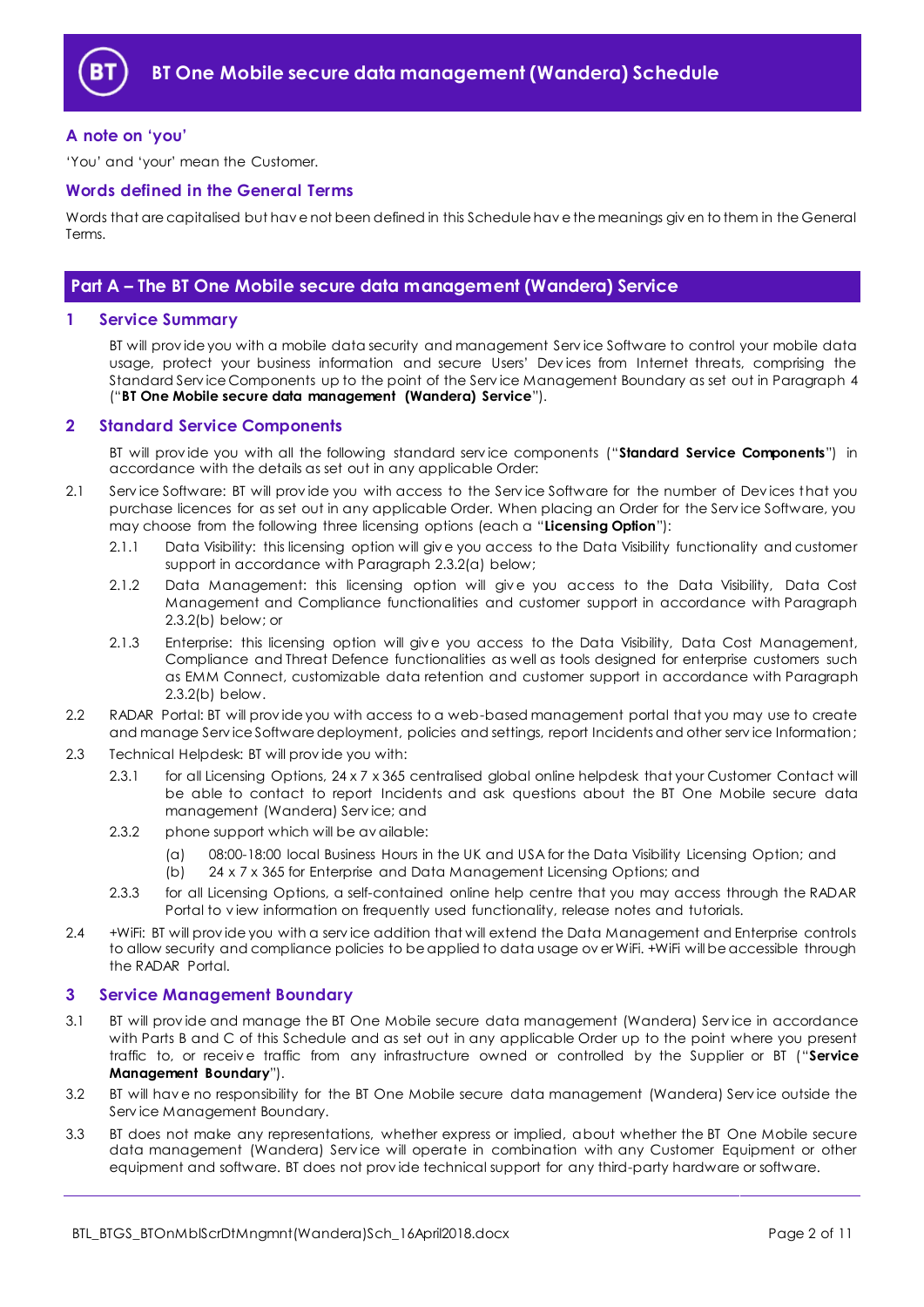

- 3.4 Access to the BT One Mobile secure data management (Wandera) Serv ice is dependent on the suitability of any Customer Equipment (including smart phones, tablets and other similar dev ices capable of connecting to the Internet) and, if applicable, your network.
- 3.5 BT will not hav e any liability to you or any User for any data usage or telecom charges that you may incur from any Network Operator while using the BT One Mobile secure data management (Wandera) Serv ice.
- 3.6 BT does not make any representations, whether express or implied that the BT One Mobile secure data management (Wandera) Serv ice will prev ent or detect all threats and unauthorised actions.
- 3.7 BT will not hav e any responsibility for storing or backing up your or your Users' Customer Data that passes through BT's or any of its subcontractors' or suppliers' serv ers.

## <span id="page-2-0"></span>**4 Associated Services and Third Parties**

#### <span id="page-2-3"></span>4.1 You will prov ide and maintain:

- 4.1.1 an Internet connection at the Site(s) at all times to be able to log in to the RADAR Portal, including prov iding and maintaining any Customer Equipment necessary for such connection; and
- 4.1.2 a mobile data connection and a v alid contract with a Network Operator for the prov ision of mobile phone and data serv ices

#### (each an "**Enabling Service**").

- 4.2 You will pay all charges related to the prov ision, maintenance and use of such Enabling Serv ices and report any incidents in relation to any of the Enabling Serv ices directly to the supplier of that Enabling Serv ice.
- 4.3 If BT prov ides you with any serv ices other than the BT One Mobile secure data management (Wandera) Serv ice (including, but not limited to any Enabling Serv ice) this Schedule will not apply to those serv ices and those serv ices will be gov erned by their separate terms.

#### <span id="page-2-1"></span>**5 Specific Terms**

#### 5.1 **Minimum Period of Service and Renewal Periods**

- 5.1.1 At the end of the Minimum Period of Serv ice, unless one of us has giv en Notice to the other of an intention to terminate the BT One Mobile secure data management (Wandera) Serv ice in accordance with the Contract, BT will continue to prov ide the BT One Mobile secure data management (Wandera) Serv ice and each of us will continue to perform our obligations in accordance with the Contract until one of us has giv en Notice to the other of an intention to terminate the BT One Mobile secure data management (Wandera) Serv ice
- 5.1.2 If you giv e Notice to BT of an intention to terminate the BT One Mobile secure data management (Wandera) Serv ice, BT will cease deliv ering the BT One Mobile secure data management (Wandera) Serv ice at the time of 23:59 on the last day of the Minimum Period of Serv ice or the expiry of 60 days following receipt of the Notice.

### <span id="page-2-2"></span>5.2 **Service Transition**

- 5.2.1 If you are transitioning your existing serv ices to BT, you will prov ide any information or access BT reasonably requests at least fiv e Business Days before the Serv ice Start Date, including:
	- an inv entory list with information relating to each Device to be transitioned with relev ant specifications, including:
		- (i) the User's email address;
		- (ii) Dev ice platform and type;
		- (iii) the Network Operator for the SIM card in use in the Device;
		- (iv ) the home country of each Dev ice; and
		- $\overline{v}(v)$  details of any third party providing your enterprise mobility management solution where applicable.
- 5.2.2 Any changes to the inv entory prov ided in accordance with Paragraph [5.2.1\(a\)](#page-2-2) will be made in writing and:
	- (a) may cause delay to the transition of your serv ice or the Serv ice Start Date; and
	- (b) may result in a change to the Charges to reflect the rev ised scope of the BT One Mobile secure data management (Wandera) Serv ice,

and your Order will be amended accordingly.

5.2.3 You will prov ide reasonable technical support to BT before and after the Serv ice Start Date in order to transition your existing serv ices to BT.

#### 5.3 **Licence**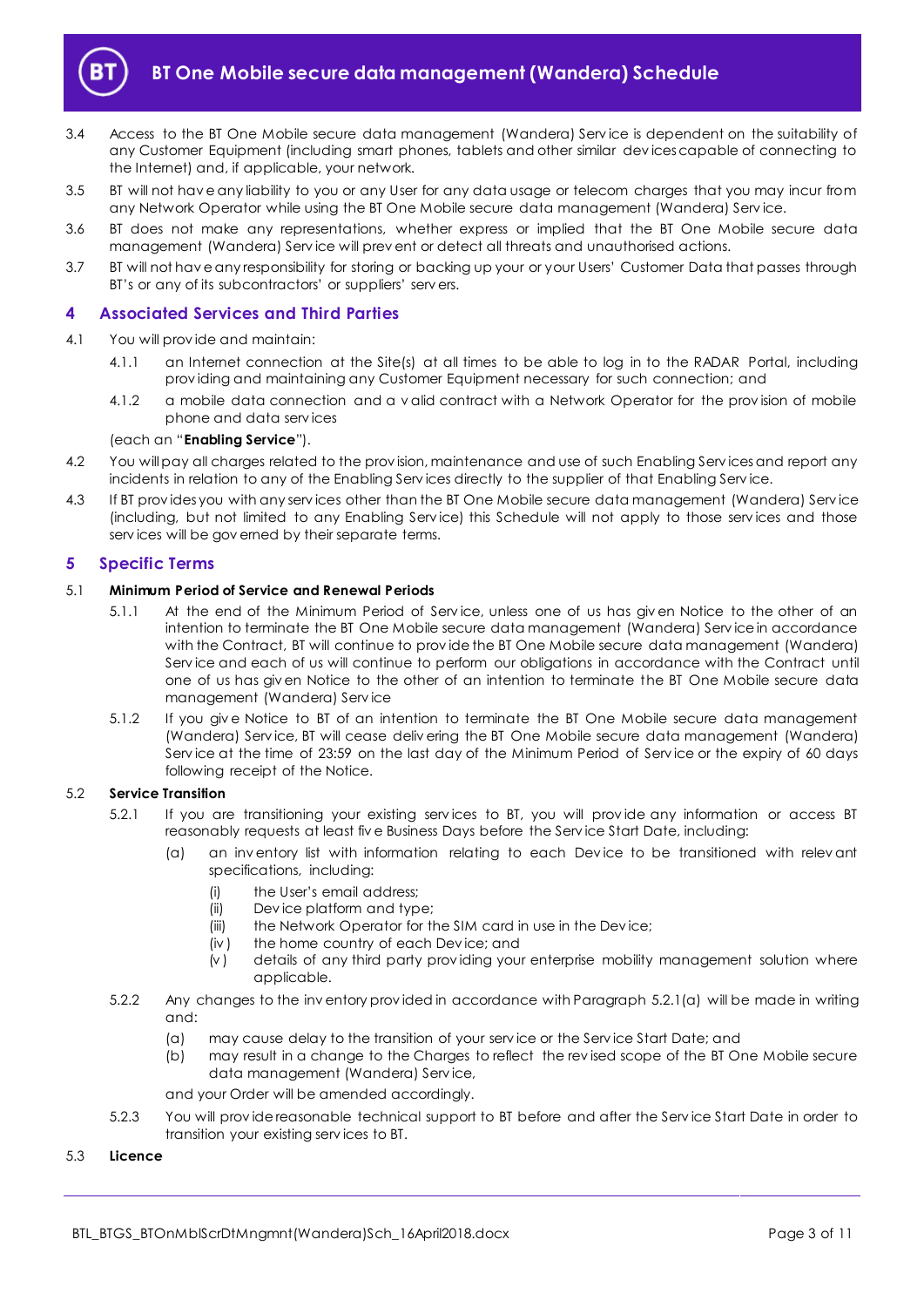

5.3.1 BT grants you a non-exclusiv e, non-transferable, non-sub licensable, rev ocable licence to download, install and use the Serv ice Software in object code and to make the Serv ice Software av ailable to your Users in order to use the BT One Mobile secure data management (Wandera) Serv ice.

#### 5.3.2 As long as you hav e paid all applicable Charges, BT will:

- (a) prov ide the BT One Mobile secure data management (Wandera) Serv ice as requested by you in the Order;
- (b) prov ide all updates released by the Supplier; and
- (c) use reasonable endeav ours to resolv e the impact of technical problems identified that materially affect the deliv ery of the BT One Mobile secure data management (Wandera) Serv ice.

#### <span id="page-3-0"></span>5.4 **Customer Data**

- 5.4.1 You or your Users will be solely responsible for the quality, accuracy, integrity, legality, appropriateness and intellectual property ownership or right to use of all Customer Data.
- 5.4.2 You grant (or will procure the grant) to BT and the Supplier a royalty-free, non-exclusiv e licence for the term of the Contract to use the Customer Data to the extent necessary to deliv er the BT One Mobile secure data management (Wandera) Service and perform its obligations under the Contract. By submitting and sending Customer Data through the BT One Mobile secure data management (Wandera) Serv ice, you grant BT and its Supplier permission to process and transmit the Customer Data as necessary to deliv er the BT One Mobile secure data management (Wandera) Serv ice and perform its obligations under the Contract.
- 5.4.3 In order to deliv er the BT One Mobile secure data management (Wandera) Serv ice, BT or the Supplier may need to modify the Customer Data as necessary for technical reasons including to:
	- (a) reduce image resolution;
	- (b) reduce v ideo resolution;
	- (c) block traffic; and
	- (d) optimise text-based payloads.
- 5.4.4 The Supplier and BT will hav e the right to use or act upon any suggestions, ideas, enhancement requests, feedback, recommendations or other information that you or other third party prov ide relating to the BT One Mobile secure data management (Wandera) Serv ice.

#### 5.5 **Third Party Content**

- 5.5.1 In using the BT One Mobile secure data management (Wandera) Serv ice, you may access Content, products and serv ices prov ided by third parties. Neither BT nor the Supplier controls these third parties or their links, and neither BT nor the Supplier is responsible for the Content or practices of any third party.
- 5.5.2 You will refer to the policies posted by third parties on their websites regarding priv acy and other topics before you use them. If you choose to purchase any products or serv ices from a third party, your relationship is directly with the third party. You agree that neither BT nor the Supplier is responsible or liable for any loss or damage whatsoev er which you may incur from dealing with any third party.

#### 5.6 **Limitation of liability**

5.6.1 You will indemnify BT against all Claims, losses, costs and liabilities brought by any third parties (including your employees, workers or contractors) against BT arising out of BT's use or modification of Customer Data in accordance with Paragrap[h 5.4.](#page-3-0)

#### 5.7 **Invoicing**

- 5.7.1 Unless set out otherwise in any applicable Order, BT will inv oice you for the following Charges in the amounts set out in any applicable Order:
	- (a) Recurring Charges monthly in adv ance on the first day of the relev ant month and for any period where the BT One Mobile secure data management (Wandera) Serv ice is prov ided for less than one month, the Recurring Charges will be calculated on a daily basis; and
	- (b) any Termination Charges incurred in accordance with Paragraph [5.9](#page-4-0) upon termination of the relev ant BT One Mobile secure data management (Wandera) Serv ice.
- 5.7.2 BT may inv oice you for any of the following Charges in addition to those set out in any applicable Order:
	- (a) Charges for inv estigating Incidents that you report to BT where BT finds no Incident or that the Incident is caused by something for which BT is not responsible under the Contract;
	- (b) Charges for commissioning the BT One Mobile secure data management (Wandera) Serv ice in accordance with Paragrap[h 6.2](#page-5-3) outside of Business Hours;
	- (c) Charges for expediting prov ision of the BT One Mobile secure data management (Wandera) Serv ice at your request after BT has informed you of the Customer Committed Date; and
	- (d) any other Charges as set out in any applicable Order or as otherwise agreed between both of us.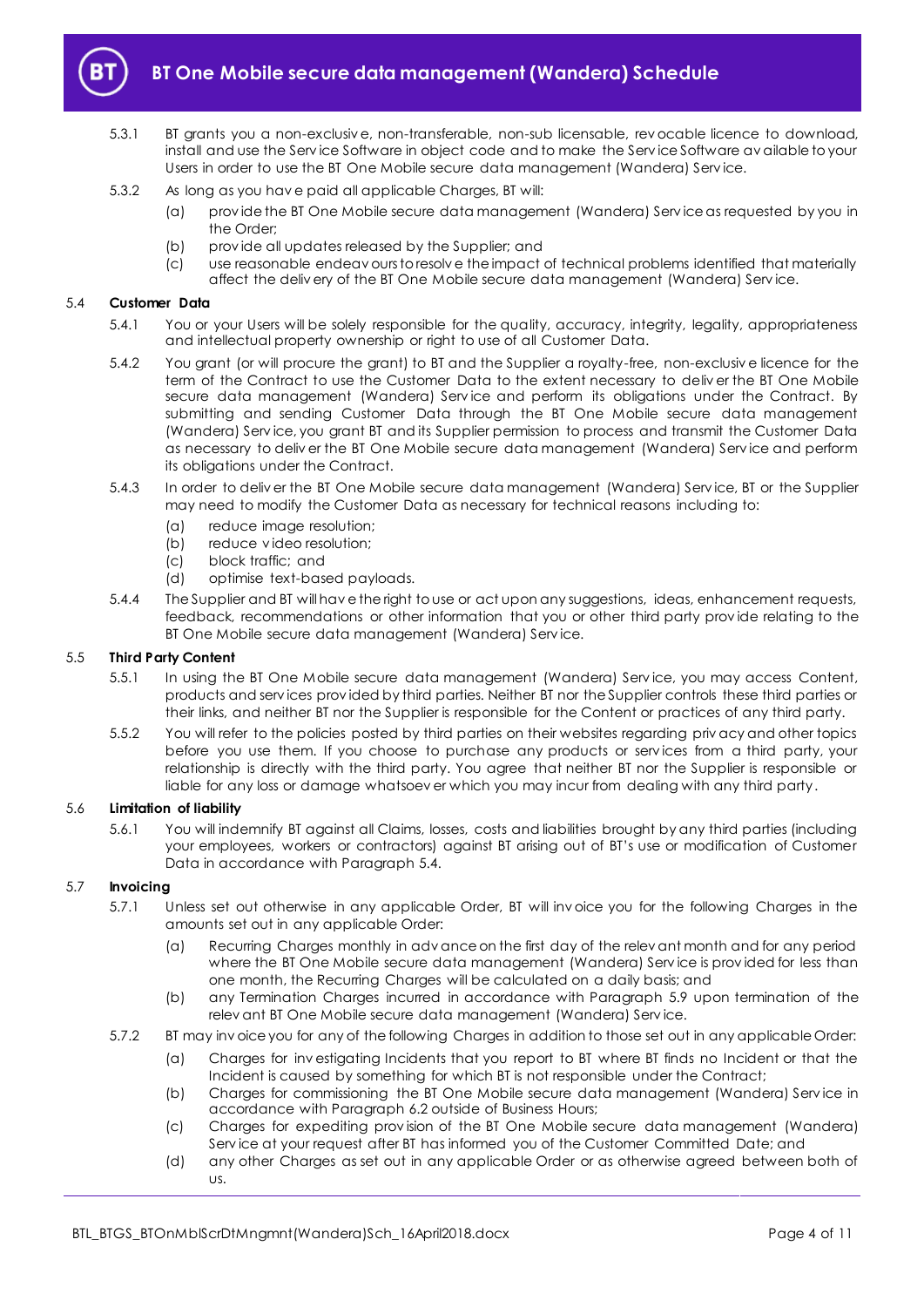

#### <span id="page-4-1"></span>5.8 **Termination Charges at the end of the Contract**

- 5.8.1 If you terminate the Contract, the BT One Mobile secure data management (Wandera) Serv ice or any applicable Order for conv enience in accordance with Clause 17 of the General Terms you will pay BT:
	- (a) all outstanding Charges for serv ice rendered;
	- (b) any additional amounts due under the Contract;
	- (c) any other Charges as set out in any applicable Order; and
- 5.8.2 In addition to the Charges set out at Paragrap[h5.8.1,](#page-4-1) if you terminate during the Minimum Period of Serv ice or any Renewal Period, you will pay BT:
	- (a) for any parts of the BT One Mobile secure data management (Wandera) Serv ice that were terminated during the Minimum Period of Serv ice, Termination Charges, as compensation, equal to 100 per cent of the Recurring Charges for any remaining months of the Minimum Period of Serv ice;
	- (b) for any parts of the BT One Mobile secure data management (Wandera) Serv ice that were terminated during a Renewal Period, Termination Charges, as compensation, equal to the 100% of the Monthly Recurring Charges payable by you for the Renewal Period.

#### <span id="page-4-2"></span><span id="page-4-0"></span>5.9 **Service Amendment**

- 5.9.1 You may request, by giv ing BT Notice, a change to:
	- (a) an Order for the BT One Mobile secure data management (Wandera) Serv ice (or part of an Order) at any time before the applicable Serv ice Start Date; or
	- (b) the BT One Mobile secure data management (Wandera) Serv ice at any time after the Serv ice Start Date.
- 5.9.2 If you request a change in accordance with Paragrap[h 5.9.1](#page-4-2), except where a change results from BT's failure to comply with its obligations under the Contract, BT will, within a reasonable time, prov ide you with a written estimate, including:
	- (a) the likely time required to deliv er the changed BT One Mobile secure data management (Wandera) Serv ice; and
	- (b) any changes to the Charges due to the changed BT One Mobile secure data management (Wandera) Serv ice.
- 5.9.3 BT has no obligation to proceed with any change that you request in accordance with Paragrap[h 5.9.1,](#page-4-2) unless and until the necessary changes to the Charges, implementation timetable and any other relev ant terms of the Contract to take account of the change are agreed between both of us in writing.
- 5.9.4 If BT changes the BT One Mobile secure data management (Wandera) Serv ice prior to the Serv ice Start Date because you hav e giv en BT incomplete or inaccurate information, BT may, acting reasonably, apply additional Charges.

#### 5.10 **Subcontracting**

You will contact the Supplier directly for Technical Help Desk support for the BT One Mobile secure data management (Wandera) Serv ice that you hav e purchased from BT under this Contract, and the Supplier will prov ide the Technical Help Desk support on behalf of BT.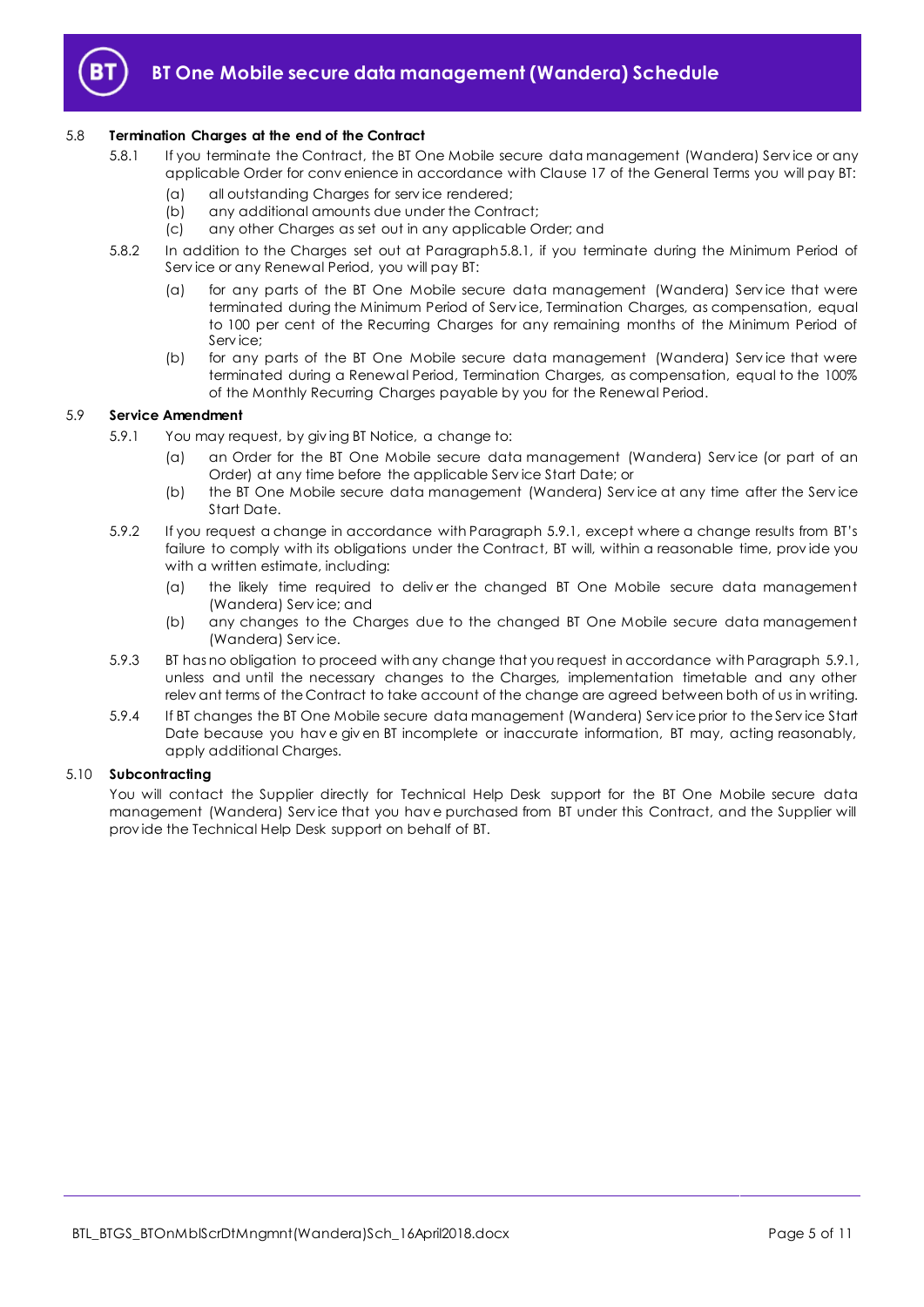

## <span id="page-5-0"></span>**Part B – Service Delivery and Management**

## <span id="page-5-1"></span>**6 BT's Obligations**

## 6.1 **Service Delivery**

Before the Serv ice Start Date and, where applicable, throughout the prov ision of the BT One Mobile secure data management (Wandera) Serv ice, BT will prov ide you with contact details for the Technical Help Desk.

## <span id="page-5-3"></span>6.2 **Commissioning of the Service**

Before the Serv ice Start Date, BT will:

- 6.2.1 send you an email with the RADAR Portal log in information; and
- 6.2.2 provide you with activation support to ensure that you have access to the RADAR Portal for configuration of the BT One Mobile secure data management (Wandera) Serv ice;
- 6.2.3 on the date that BT and the Supplier hav e completed the activ ities in this Paragraph [6.2](#page-5-3) confirm to you the Serv ice Start Date.

#### 6.3 **During Operation**

On and from the Serv ice Start Date, BT:

- 6.3.1 will make the BT One Mobile secure data management (Wandera) Serv ice av ailable in accordance with the Av ailability Target Serv ice lev el in Part C of this Contract;
- 6.3.2 respond and use reasonable endeav ours to remedy an Incident without undue delay and in accordance with the Target Serv ice Care Lev els in Part C of the Contract;
- 6.3.3 reserv es the right to suspend or terminate the BT One Mobile secure data management (Wandera) Serv ice, and to take such defensiv e action as it considers necessary in the ev ent of any Attack upon the BT One Mobile secure data management (Wandera) Serv ice;
- 6.3.4 may carry out Maintenance from time to time and will use reasonable endeav ours to inform you at least fiv e Business Days before any Planned Maintenance on the BT One Mobile secure data management (Wandera) Serv ice, howev er, BT may inform you with less notice than normal where Maintenance is required in an emergency; and
- 6.3.5 may, in the ev ent of a security breach affecting the BT One Mobile secure data management (Wandera) Serv ice, require you to change any or all of your passwords.

## <span id="page-5-2"></span>**7 Your Obligations**

#### 7.1 **Service Delivery**

Before the Serv ice Start Date and, where applicable, throughout the prov ision of the BT One Mobile secure data management (Wandera) Serv ice, you will:

- 7.1.1 prov ide BT with the names and contact details of the Customer Contact, but BT may also accept instructions from a person who BT reasonably believ es is acting with your authority;
- 7.1.2 prov ide BT with any information reasonably required without undue delay;
- 7.1.3 complete any preparation activ ities that BT may request to enable you to receiv e the BT One Mobile secure data management (Wandera) Service promptly and in accordance with any reasonable timescales;
- <span id="page-5-4"></span>7.1.4 in jurisdictions where an employer (or any other person who receiv es the BT One Mobile secure data management (Wandera) Serv ice) is legally required to make a disclosure to its employees and Users:
	- (a) inform your employees and Users that as part of the BT One Mobile secure data management (Wandera) Serv ice being deliv ered by BT, BT may monitor and report to you the use of any targeted applications by them;
	- (b) ensure that your employees and Users hav e consented or are deemed to hav e consented to such monitoring and reporting (if such consent is legally required); and
	- (c) agree that BT will not be liable for any failure by you to comply with this Paragraph [7.1.4,](#page-5-4) you will be liable to BT for any Claims, losses, costs or liabilities incurred or suffered by BT due to your failure to comply with this Paragrap[h 7.1.4.](#page-5-4)
- 7.1.5 ensure that, if legally required, labour unions or other internal or external authorities, whose consent or authorisation are required by local law, hav e consented and hav e authorised such monitoring and reporting; and
- 7.1.6 be solely responsible for ensuring compliance with any Applicable Law regarding the use of the BT One Mobile secure data management (Wandera) Serv ice in relation to any monitoring of your employees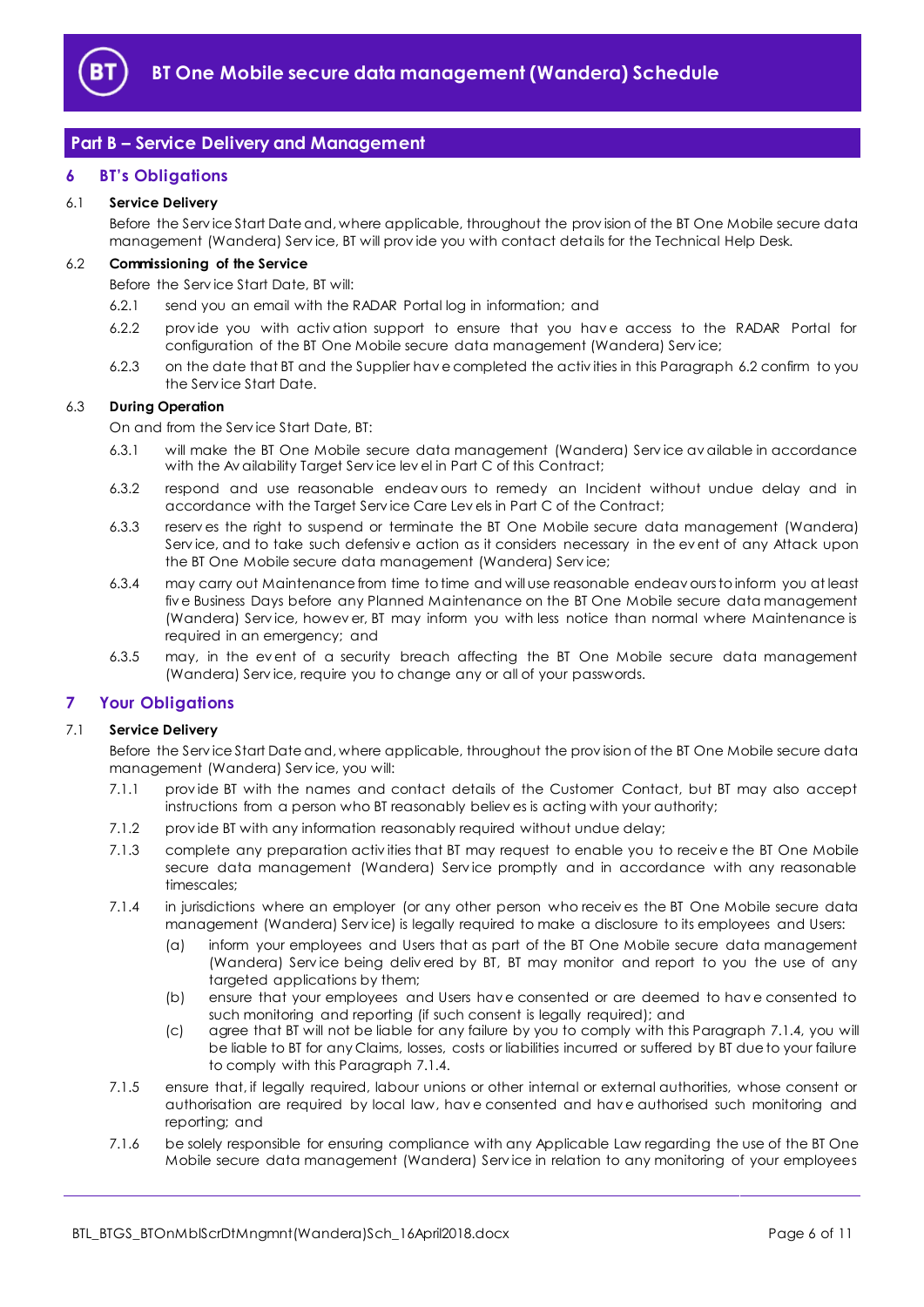

and Users, including all legal and regulatory requirements, whether based in priv acy, employment, labour or consumer protection; and

7.1.7 be responsible for the configuration and relev ant technical infrastructure required to direct traffic through the BT One Mobile secure data management (Wandera) Serv ice.

#### 7.2 **During Operation**

On and from the Serv ice Start Date, you will:

- 7.2.1 ensure that Users report Incidents to the Customer Contact and not to the Technical Help Desk;
- 7.2.2 ensure that the Customer Contact will take Incident reports from Users and pass these to the Technical Help Desk using the reporting procedures agreed between both of us, and is av ailable for all subsequent Incident management communications;
- 7.2.3 monitor and maintain any Customer Equipment connected to the BT One Mobile secure data management (Wandera) Service or used in connection with a BT One Mobile secure data management (Wandera) Serv ice;
- 7.2.4 ensure that any Customer Equipment that is connected to the BT One Mobile secure data management (Wandera) Serv ice or that you use, directly or indirectly, in relation to the BT One Mobile secure data management (Wandera) Serv ice is:
	- (a) adequately protected against v iruses and other breaches of security;
	- (b) technically compatible with the BT One Mobile secure data management (Wandera) Serv ice and will not harm or damage BT Equipment, the BT Network, or any of BT's suppliers' or subcontractors' network or equipment; and
	- (c) approv ed and used in accordance with relev ant instructions, standards and Applicable Law and any safety and security procedures applicable to the use of that Customer Equipment;
- 7.2.5 immediately disconnect any Customer Equipment, or adv ise BT to do so at your expense, where Customer Equipment does not meet any relev ant instructions, standards or Applicable Law;
- 7.2.6 distribute, manage and maintain access profiles, passwords and other systems administration information relating to the control of Users' access to the BT One Mobile secure data management (Wandera) Serv ice;
- 7.2.7 maintain a written list of current Users and provide a copy of such list to BT within five Business Days following BT's written request at any time;
- 7.2.8 ensure the security and proper use of all v alid User access profiles, passwords and other systems administration information used in connection with the BT One Mobile secure data management (Wandera) Serv ice and:
	- (a) immediately terminate access for any person who is no longer a User;
	- (b) inform BT immediately if a User's ID or password has, or is likely to, become known to an unauthorised person, or is being or may be used in an unauthorised way;
	- (c) take all reasonable steps to prev ent unauthorised access to the BT One Mobile secure data management (Wandera) Serv ice;
	- (d) satisfy BT's security checks if a password is lost or forgotten; and
	- (e) change any or all passwords or other systems administration information used in connection with the BT One Mobile secure data management (Wandera) Serv ice if BT requests you to do so in order to ensure the security or integrity of the BT One Mobile secure data management (Wandera) Serv ice.
- 7.2.9 ensure that the maximum number of Users will not exceed the permitted number of User identities as set out in any applicable Order;
- 7.2.10 not allow any User specific subscription to be used by more than one indiv idual User unless it has been reassigned in its entirety to another indiv idual User, in which case you will ensure the prior User will no longer have any right to access or use the BT One Mobile secure data management (Wandera) Service;
- 7.2.11 comply and ensure that your Users comply with all Applicable Laws, terms of use or other policies and codes applicable to use of the Internet or the serv ice prov ided by any Netw ork Operator;
- 7.2.12 inform BT within fiv e Business Days if the number of Users increases by more than fiv e per cent from the number of Users as set out in any applicable Order and, in these circumstances, or if BT can demonstrate by management reports that the number of Users exceeds that limit, BT may increase the Charges proportionately;
- 7.2.13 obtain all the necessary consents from your Users for BT to be able to perform the BT One Mobile secure data management (Wandera) Serv ice; and
- 7.2.14 prov ide log files, configuration files, error messages and any other information that is required to understand and resolv e any Incident.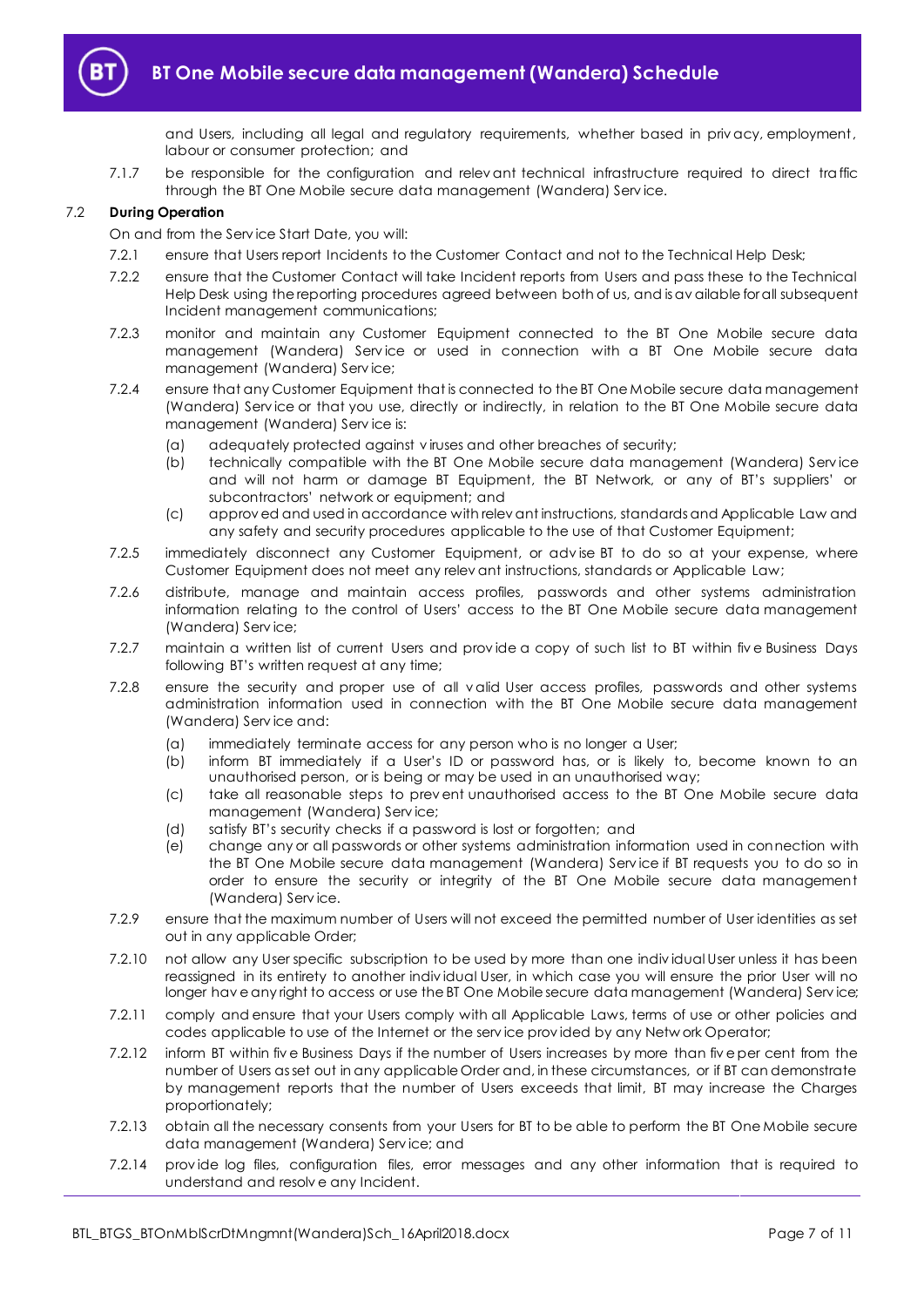

## <span id="page-7-0"></span>**8 Notification of Incidents**

Where you become aware of an Incident:

- <span id="page-7-1"></span>8.1 the Customer Contact will report it to the Technical Help Desk;
- 8.2 BT will giv e you a Ticket;
- 8.3 BT will inform you when it believ es the Incident is cleared and will close the Ticket when:
	- 8.3.1 you confirm that the Incident is cleared within 24 hours after hav ing been informed; or
	- 8.3.2 BT has attempted unsuccessfully to contact you, in the way agreed between both of us in relation to the Incident, and you hav e not responded within 24 hours following BT's attempt to contact you.
- 8.4 If you confirm that the Incident is not cleared within 24 hours after having been informed, the Ticket will remain open, and BT will continue to work to resolv e the Incident.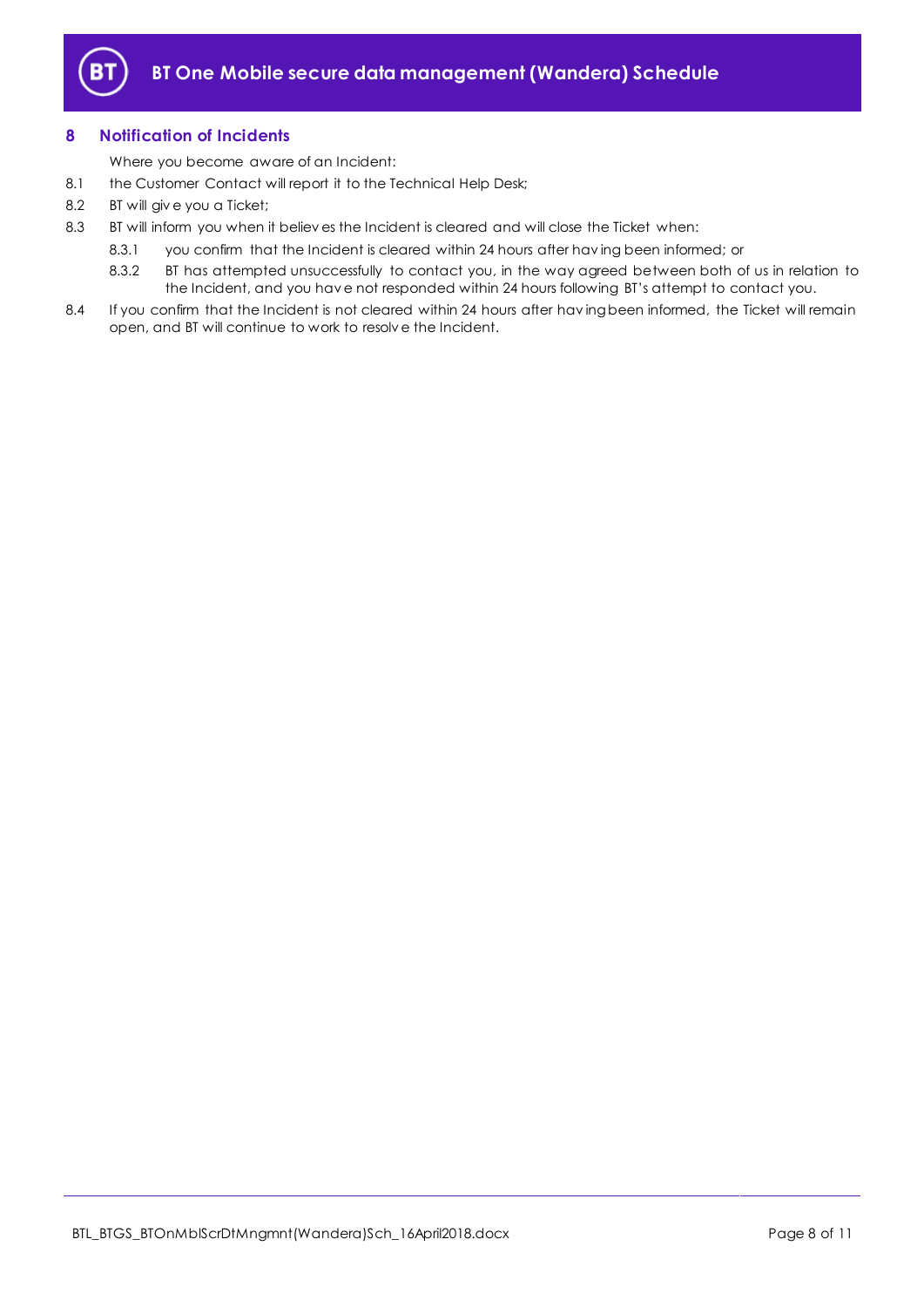

## <span id="page-8-0"></span>**Part C – Service Levels**

## <span id="page-8-1"></span>**9 Availability Target Service Level**

<span id="page-8-3"></span>9.1 From the Service Start Date, BT will aim to provide the BT One Mobile secure data management (Wandera) Serv ice with a target Av ailability as set out in the table below ("**Availability Target Service Level**"):

| <b>Target Description</b>                                                                                    | <b>Availability Target</b> | Measured |
|--------------------------------------------------------------------------------------------------------------|----------------------------|----------|
| Percentage of time the BT One<br>Mobile secure data<br>management (Wandera)<br>Service must remain available | 99.99%                     | M onthly |

### <span id="page-8-2"></span>**10 Target Service Care Level**

<span id="page-8-4"></span>10.1 From the Service Start Date, BT aims to respond and resolve Incidents that you report in accordance with Paragraph [8.1](#page-7-1) within the target times in the below table ("**Target Service Care Level**"):

| Severity of Incident | <b>Target Response Time</b> | <b>Target Restoration Time</b> |
|----------------------|-----------------------------|--------------------------------|
| Level 1 Incident     | 30 minutes                  | 4 hours                        |
| Level 2 Incident     | hour                        | 9 hours                        |
| Level 3 Incident     | 4 w orking hours            | 24 w orking hours              |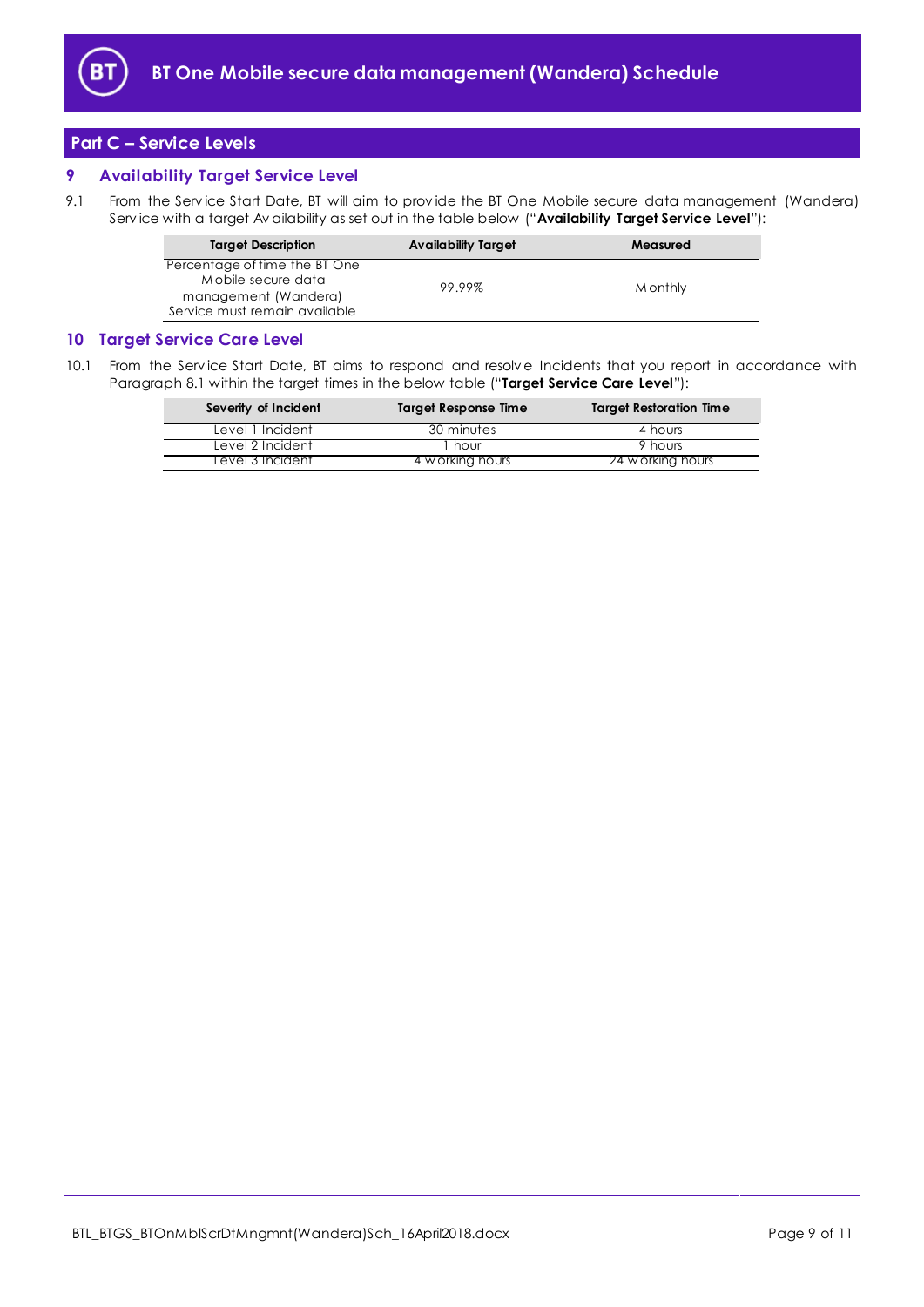

## <span id="page-9-0"></span>**Part D – Defined Terms**

#### <span id="page-9-1"></span>**11 Defined Terms**

In addition to the defined terms in the General Terms, capitalised terms in this Schedule will hav e the below meanings (and in the case of conflict between these defined terms and the defined terms in the General Terms, these defined terms will take precedence for the purposes of this Schedule). BT has repeated some definitions in this Schedule that are already defined in the General Terms. This is to make it easier for you to find the definitions when reading this Schedule.

"**+WiFi**" has the meaning giv en in Paragraph [2.4.](#page-1-8)

"**Attack**" means a deliberate third party action that significantly affects the BT One M obile secure data management (Wandera) Serv ice, e.g. a Distributed Denial of Serv ice (DDoS) attack.

"**Availability**" means the period of time when the BT One Mobile secure data management (Wandera) Serv ice is functioning.

"**Availability Target Service Level**" has the meaning giv en in in Paragraph [9.1.](#page-8-3)

"**BT One Mobile secure data management (Wandera) Service**" has the meaning giv en in Paragraph [1.](#page-1-3)

"**BT Price List**" means the document containing a list of BT's charges and terms that may be accessed at: [www.bt.com/pricing](http://www.bt.com/pricing) (or any other online address that BT may advise you).

"**Business Hours**" means between the hours of 0800 and 1700 in a Business Day.

"**Compliance**" means a Serv ice Software functionality which allows you to enforce an acceptable usage policy for Dev ices and maintain compliance through the management of business and personal usage, control of hidden unapprov ed use and the real-time filtering of inappropriate content.

"**Content**" means applications, data, information (including emails), v ideo, graphics, sound, music, photographs, software or any other material.

"**Customer Contact**" means any indiv idual authorised to act on your behalf for BT One Mobile secure data management (Wandera) Serv ice management matters.

"**Customer Data**" means all data, including all text, sound, or image files and software prov ided to BT or BT's licensors (or both) by you or on your behalf through your use of the BT One Mobile secure data management (Wandera) Serv ice, and may include Personal Data.

"**Customer Equipment**" means any equipment including any Purchased Equipment and any software, other than BT Equipment, used by you in connection with a BT One Mobile secure data management (Wandera) Serv ice.

"**Data Cost Management**" means a Serv ice Software functionality which giv es you data sav ings through a combination of data usage controls, alerts, data compression and data capping. This functionality may also lev erage v arious techniques such as optimized browser rendering to offer users an enhanced mobile browsing experience.

"**Data Visibility**" means a Serv ice Software functionality which giv es you a real-time v iew into mobile data and allows you to itemise 3G/4G usage by v olume, app/site, by user, by country, etc. and to use adv anced analytics to understand where data is consumed to gain important business intelligence on user behav iour.

"**Device**" means any mobile handset, laptop, tablet or other item of handheld equipment, including all peripherals, excluding SIM Cards and applications, which are in scope of the BT One Mobile secure data management (Wandera) Serv ice, as set out in the Order.

"**EMM Connect**" a functionality which allows you to integrate existing enterprise mobility management systems with BT's cloud gateway to facilitate the deployment and management of the Service Software.

"**Enabling Service**" has the meaning giv en in Paragraph [4.1.](#page-2-3)

"**General Terms**" means the general terms that this Schedule is attached to, or where not attached to this Schedule, can be found at [www.bt.com/terms,](http://www.bt.com/terms) and form part of the Contract.

"**Incident**" means an unplanned interruption to, or a reduction in the quality of, the BT One Mobile secure data management (Wandera) Serv ice or particular element of the BT One Mobile secure data management (Wandera) Serv ice.

"**Internet**" means a global system of interconnected networks that use a standard Internet Protocol to link dev ices worldwide.

"**Internet Protocol**" or "**IP**" means a communications protocol for Dev ices connected to the Internet that specifies the format for addresses and units of transmitted data.

"**IP Address**" means a unique number on the Internet of a network card or controller that identifies a Dev ice and is v isible by all other dev ices on the Internet.

"**Level 1 Incident**" means an Incident that prev ents operation of critical documented functions with high frequency or duration.

"**Level 2 Incident**" means an Incident that consistently prev ents operation of non-critical documented functions or occasionally impacts critical documented functions or a Lev el 1 Incident for which a temporary work around has been prov ided.